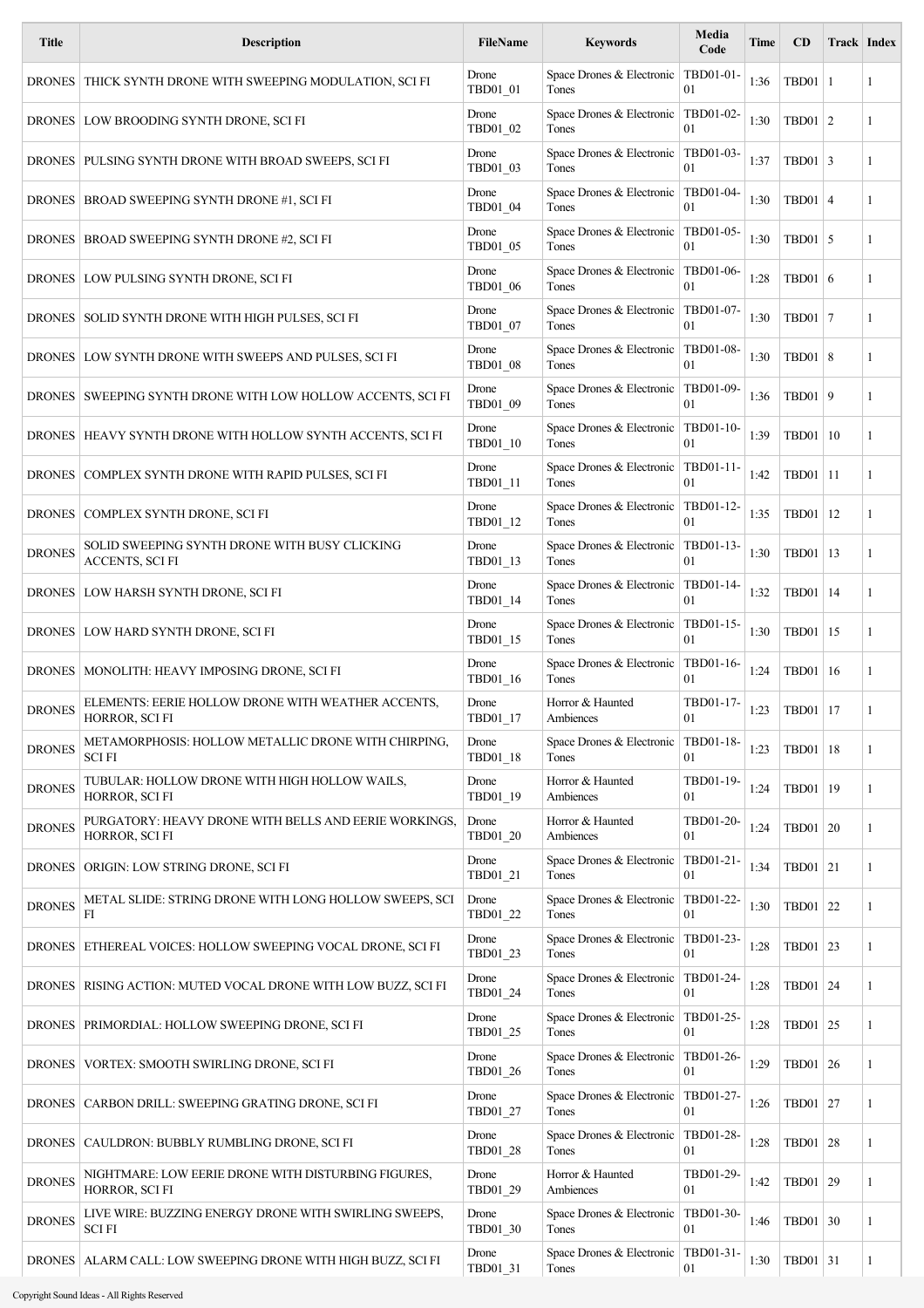|               | DRONES   THE MATRIX: DARK PULSING ENERGY DRONE, SCI FI               | Drone<br>TBD01_32 | Space Drones & Electronic   TBD01-32-<br>Tones | 01              | 1:30 | TBD01 32        | 1            |
|---------------|----------------------------------------------------------------------|-------------------|------------------------------------------------|-----------------|------|-----------------|--------------|
| <b>DRONES</b> | ENDLESS CYCLE: LOW SYNTH DRONE WITH MUSICAL ACCENTS,<br><b>SCIFI</b> | Drone<br>TBD01_33 | Space Drones & Electronic<br>Tones             | TBD01-33-<br>01 | 1:30 | TBD01 33        | 1            |
|               | DRONES   THE BELL: DEEP METALLIC DRONE, SCI FI                       | Drone<br>TBD01_34 | Space Drones & Electronic<br>Tones             | TBD01-34-<br>01 | 1:30 | TBD01 34        | 1            |
| <b>DRONES</b> | DEEP TONE: LOW DRONE WITH HIGH RINGING ACCENT, SCI FI                | Drone<br>TBD01_35 | Space Drones & Electronic<br>Tones             | TBD01-35-<br>01 | 1:30 | TBD01 35        | 1            |
|               | DRONES   SPIRAL TONES: DARK DESCENDING TONE DRONE, SCI FI            | Drone<br>TBD01 36 | Space Drones & Electronic<br>Tones             | TBD01-36-<br>01 | 1:30 | TBD01 36        | 1            |
|               | DRONES   DEEP INSIDE: STEADY PULSING SYNTH DRONE, SCI FI             | Drone<br>TBD01_37 | Space Drones & Electronic<br>Tones             | TBD01-37-<br>01 | 1:30 | TBD01 37        | 1            |
|               | DRONES   UNDERWORLD: DARK DRONE WITH ALIEN ACCENTS, SCI FI           | Drone<br>TBD01_38 | Space Drones & Electronic<br>Tones             | TBD01-38-<br>01 | 1:30 | TBD01 38        | 1            |
|               | DRONES   ARMAGEDDON: EVIL HORROR DRONE, SCI FI                       | Drone<br>TBD01_39 | Horror & Haunted<br>Ambiences                  | TBD01-39-<br>01 | 1:40 | TBD01 39        | $\mathbf{1}$ |
|               | DRONES   METALLURGY: SINISTER INDUSTRIAL DRONE, HORROR, SCI FI       | Drone<br>TBD01_40 | Horror & Haunted<br>Ambiences                  | TBD01-40-<br>01 | 1:28 | TBD01 40        | 1            |
|               | DRONES   DEATH HUM: DARK ENERGY DRONE, HORROR, SCI FI                | Drone<br>TBD01_41 | Horror & Haunted<br>Ambiences                  | TBD01-41-<br>01 | 1:30 | TBD01 41        | 1            |
|               | DRONES   DEEP TUNNEL VISION: DARK MYSTERIOUS DRONE, SCI FI           | Drone<br>TBD01_42 | Space Drones & Electronic<br>Tones             | TBD01-42-<br>01 | 1:30 | TBD01 42        | 1            |
|               | DRONES   ELECTRIFY: HARSH STATIC DRONE WITH LOW PULSES, SCI FI       | Drone<br>TBD01_43 | Space Drones & Electronic<br>Tones             | TBD01-43-<br>01 | 1:30 | TBD01 43        | 1            |
|               | DRONES   HYDROELECTRIC GENERATOR: HARD MOTORIZED DRONE, SCI FI       | Drone<br>TBD01_44 | Space Drones & Electronic<br>Tones             | TBD01-44-<br>01 | 1:30 | TBD01 44        | 1            |
|               | DRONES   DEEP HOLLOW DRONE, SCI FI                                   | Drone<br>TBD01_45 | Space Drones & Electronic<br>Tones             | TBD01-45-<br>01 | 1:30 | TBD01 45        | 1            |
| <b>DRONES</b> | HOLLOW DRONE WITH MODULATION AND PULSING ACCENTS,<br><b>SCIFI</b>    | Drone<br>TBD01_46 | Space Drones & Electronic<br>Tones             | TBD01-46-<br>01 | 1:30 | TBD01 46        | 1            |
|               | DRONES   HOLLOW PULSING DRONE WITH MODULATION, SCI FI                | Drone<br>TBD01_47 | Space Drones & Electronic<br>Tones             | TBD01-47-<br>01 | 1:30 | TBD01 47        | 1            |
|               | DRONES   LOW RUMBLING DRONE WITH HIGH FAINT WHINE, SCI FI            | Drone<br>TBD01_48 | Space Drones & Electronic<br>Tones             | TBD01-48-<br>01 | 1:30 | TBD01 48        | 1            |
|               | DRONES LOW PULSING DRONE, SCI FI                                     | Drone<br>TBD01_49 | Space Drones & Electronic   TBD01-49-<br>Tones | 01              | 1:30 | TBD01 49        | 1            |
|               | DRONES   DEEP INDUSTRIAL DRONE, SCI FI                               | Drone<br>TBD01_50 | Space Drones & Electronic   TBD01-50-<br>Tones | 01              | 1:30 | $TBD01$ 50      | $\mathbf{1}$ |
|               | DRONES   LOW HUMMING DRONE, SCI FI                                   | Drone<br>TBD02 01 | Space Drones & Electronic<br>Tones             | TBD02-01-<br>01 | 1:30 | $TBD02$   1     | $\mathbf{1}$ |
|               | DRONES   LOW HOLLOW DRONE, SCI FI                                    | Drone<br>TBD02_02 | Space Drones & Electronic<br>Tones             | TBD02-02-<br>01 | 1:30 | $TBD02$ 2       | 1            |
|               | DRONES   VERY LOW RUMBLE DRONE, SCI FI                               | Drone<br>TBD02_03 | Space Drones & Electronic<br>Tones             | TBD02-03-<br>01 | 1:30 | $TBD02$ 3       | $\mathbf{1}$ |
|               | DRONES   VERY LOW RUMBLE DRONE WITH PULSE, SCI FI                    | Drone<br>TBD02_04 | Space Drones & Electronic<br>Tones             | TBD02-04-<br>01 | 1:30 | TBD02 4         | 1            |
|               | DRONES   VERY LOW EERIE DRONE, HORROR, SCI FI                        | Drone<br>TBD02_05 | Horror & Haunted<br>Ambiences                  | TBD02-05-<br>01 | 1:30 | $TBD02$ 5       | 1            |
|               | DRONES   HUMMING DRONE WITH IRREGULAR PULSE, SCI FI                  | Drone<br>TBD02_06 | Space Drones & Electronic<br>Tones             | TBD02-06-<br>01 | 1:30 | TBD02 $\vert$ 6 | $\mathbf{1}$ |
|               | DRONES   DISTORTED STATIC DRONE WITH SLOW MODULATION, SCI FI         | Drone<br>TBD02_07 | Space Drones & Electronic<br>Tones             | TBD02-07-<br>01 | 1:30 | <b>TBD02</b> 7  | $\mathbf{1}$ |
| <b>DRONES</b> | HARSH IRREGULAR STATIC DRONE WITH SLOW MODULATION,<br><b>SCIFI</b>   | Drone<br>TBD02_08 | Space Drones & Electronic<br>Tones             | TBD02-08-<br>01 | 1:30 | $TBD02$ 8       | $\mathbf{1}$ |
|               | DRONES   HARSH PULSING DRONE, SCI FI                                 | Drone<br>TBD02_09 | Space Drones & Electronic<br>Tones             | TBD02-09-<br>01 | 1:30 | $TBD02$   9     | 1            |
|               | DRONES   PROCESSED WIND DRONE, SCI FI                                | Drone<br>TBD02_10 | Space Drones & Electronic<br>Tones             | TBD02-10-<br>01 | 1:30 | TBD02   10      | 1            |
|               | DRONES   MODULATED INDUSTRIAL FACTORY DRONE, SCI FI                  | Drone<br>TBD02_11 | Space Drones & Electronic<br>Tones             | TBD02-11-<br>01 | 1:30 | TBD02   11      | 1            |
|               | DRONES   ELECTRIC VOCALSCAPE DRONE, SCI FI                           | Drone<br>TBD02_12 | Space Drones & Electronic<br>Tones             | TBD02-12-<br>01 | 1:30 | TBD02   12      | 1            |
|               | DRONES   ELECTRIC CRYSTAL VOCALSCAPE DRONE, SCI FI                   | Drone<br>TBD02_13 | Space Drones & Electronic<br>Tones             | TBD02-13-<br>01 | 1:30 | TBD02   13      | 1            |
|               |                                                                      |                   |                                                |                 |      |                 |              |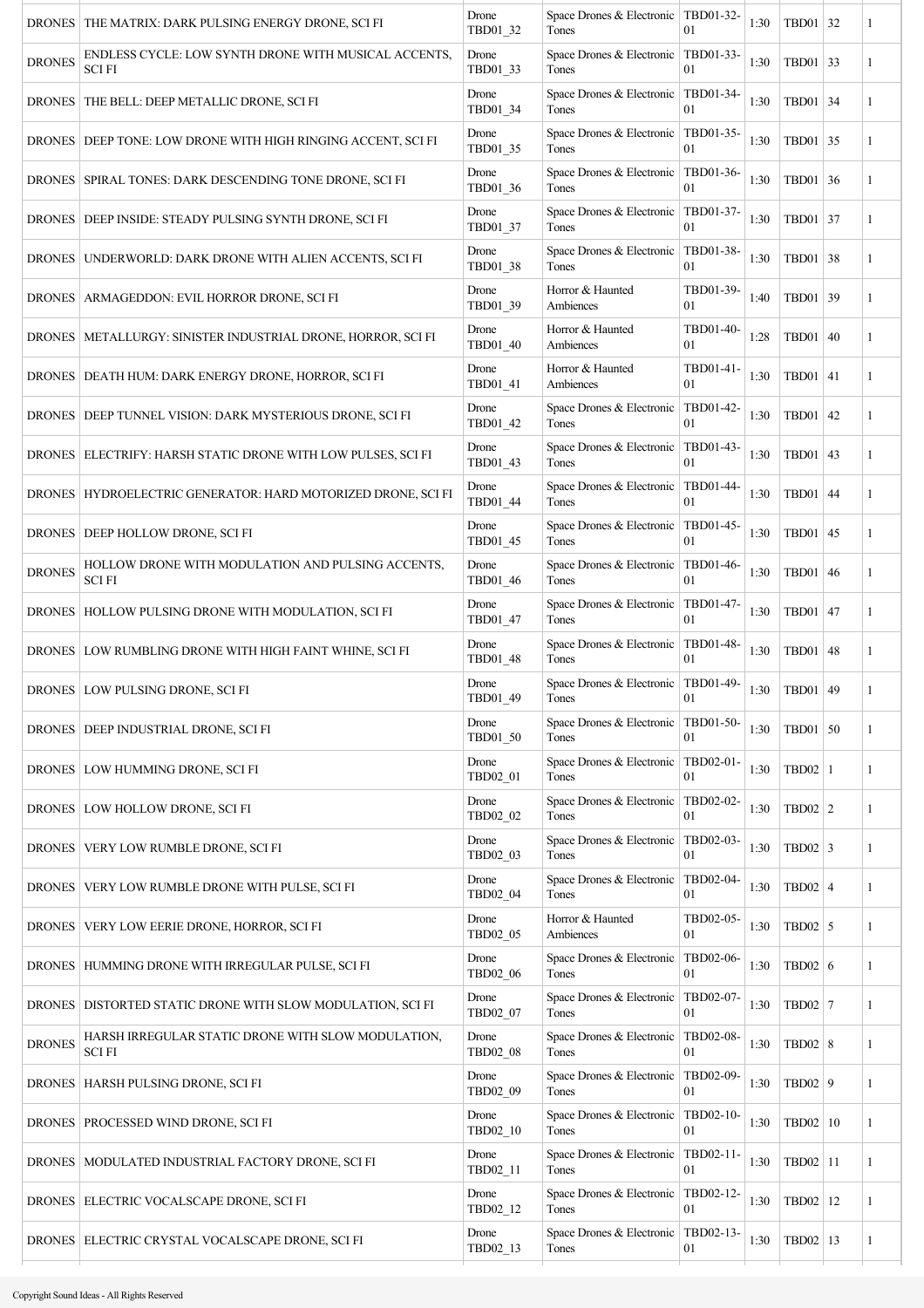| DRONES   DRAMATIC DRONE WITH DEEP MODULATION, SCI FI           | Drone<br>TBD02 14 | Space Drones & Electronic   TBD02-14-<br>Tones | 01                          | 1:30 | TBD02   14      | 1            |
|----------------------------------------------------------------|-------------------|------------------------------------------------|-----------------------------|------|-----------------|--------------|
| DRONES   EERIE AMBIENCE DRONE, HORROR, SCI FI                  | Drone<br>TBD02_15 | Horror & Haunted<br>Ambiences                  | TBD02-15-<br>01             | 1:30 | TBD02   15      | 1            |
| DRONES   ENIGMATIC SPACESTRING DRONE, SCI FI                   | Drone<br>TBD02_16 | Space Drones & Electronic   TBD02-16-<br>Tones | 01                          | 1:30 | TBD02   16      | 1            |
| DRONES   DESCENDING SPACESTRING DRONE, SCI FI                  | Drone<br>TBD02_17 | Space Drones & Electronic   TBD02-17-<br>Tones | 01                          | 1:30 | TBD02   17      | $\mathbf{1}$ |
| DRONES   MORPHING SPACESTRING DRONE, SCI FI                    | Drone<br>TBD02_18 | Space Drones & Electronic<br>Tones             | TBD02-18-<br>01             | 1:29 | TBD02   18      | 1            |
| DRONES   OSCILLATING SPACESTRING DRONE, SCI FI                 | Drone<br>TBD02_19 | Space Drones & Electronic<br>Tones             | TBD02-19-<br>01             | 1:29 | TBD02   19      | 1            |
| DRONES   HOLLOW MODULATED HUM DRONE, SCI FI                    | Drone<br>TBD02_20 | Space Drones & Electronic<br>Tones             | TBD02-20-<br>0 <sub>1</sub> | 1:27 | TBD02   20      | 1            |
| DRONES   SUSPENSEFUL DRONE, SCI FI                             | Drone<br>TBD02_21 | Space Drones & Electronic<br>Tones             | TBD02-21-<br>01             | 1:30 | TBD02 21        | 1            |
| DRONES   SUSPENSEFUL DYNAMIC BREATHING DRONE, SCI FI           | Drone<br>TBD02_22 | Space Drones & Electronic<br>Tones             | TBD02-22-<br>01             | 1:30 | TBD02 22        | 1            |
| DRONES   DISTURBING DRONE, HORROR, SCI FI                      | Drone<br>TBD02_23 | Horror & Haunted<br>Ambiences                  | TBD02-23-<br>01             | 1:30 | TBD02 23        | 1            |
| DRONES   CREEPING HARP DRONE, SCI FI                           | Drone<br>TBD02_24 | Space Drones & Electronic<br>Tones             | TBD02-24-<br>01             | 1:30 | TBD02 24        | $\mathbf{1}$ |
| DRONES GROANING DRONE WITH UNSETTLED LAYER, HORROR, SCI FI     | Drone<br>TBD02_25 | Horror & Haunted<br>Ambiences                  | TBD02-25-<br>0 <sub>1</sub> | 1:30 | TBD02 25        | 1            |
| DRONES   SUSPENSEFUL FLUTTERING DRONE, SCI FI                  | Drone<br>TBD02_26 | Space Drones & Electronic<br>Tones             | TBD02-26-<br>01             | 1:30 | TBD02 26        | 1            |
| DRONES   EERIE DRONE WITH UNSETTLED FLUTTERING, HORROR, SCI FI | Drone<br>TBD02_27 | Horror & Haunted<br>Ambiences                  | TBD02-27-<br>01             | 1:30 | TBD02 27        | 1            |
| DRONES   HOLLOW MECHANICAL DRONE WITH STEADY PULSE, SCI FI     | Drone<br>TBD02_28 | Space Drones & Electronic<br>Tones             | TBD02-28-<br>01             | 1:30 | TBD02 28        | 1            |
| DRONES   ELECTRONIC BUG DRONE, SCI FI                          | Drone<br>TBD02_29 | Space Drones & Electronic<br>Tones             | TBD02-29-<br>01             | 1:30 | TBD02 29        | 1            |
| DRONES   HOLLOW PROCESSED VOCAL DRONE, SCI FI                  | Drone<br>TBD02 30 | Space Drones & Electronic   TBD02-30-<br>Tones | 0 <sub>1</sub>              | 1:27 | TBD02 30        | 1            |
| DRONES   ELECTRONIC GYRO RIDE DRONE, SCI FI                    | Drone<br>TBD02_31 | Space Drones & Electronic   TBD02-31-<br>Tones | 01                          | 1:30 | TBD02 31        | 1            |
| DRONES   SHARP ELECTRONIC BUZZING DRONE, SCI FI                | Drone<br>TBD02_32 | Space Drones & Electronic   TBD02-32-<br>Tones | 01                          | 1:30 | TBD02 32        | 1            |
| DRONES   MODULATED ELECTRONIC DRONE, SCI FI                    | Drone<br>TBD02_33 | Space Drones & Electronic<br>Tones             | TBD02-33-<br>01             | 1:30 | TBD02 33        | $\mathbf{1}$ |
| DRONES   LOW HARSH METALLIC DRONE, SCI FI                      | Drone<br>TBD02_34 | Space Drones & Electronic<br>Tones             | TBD02-34-<br>01             | 1:30 | TBD02 34        | 1            |
| DRONES   HOLLOW METALLIC DRONE, SCI FI                         | Drone<br>TBD02_35 | Space Drones & Electronic<br>Tones             | TBD02-35-<br>01             | 1:29 | TBD02 35        | 1            |
| DRONES   HOLLOW SWEEPING METALLIC DRONE, SCI FI                | Drone<br>TBD02_36 | Space Drones & Electronic<br>Tones             | TBD02-36-<br>01             | 1:30 | TBD02 36        | $\mathbf{1}$ |
| DRONES   SWEEPING ELECTRONIC DITHERSCAPE DRONE, SCI FI         | Drone<br>TBD02_37 | Space Drones & Electronic<br>Tones             | TBD02-37-<br>01             | 1:30 | TBD02 37        | 1            |
| DRONES   SPATIAL ENERGY FIELD DRONE, SCI FI                    | Drone<br>TBD02 38 | Space Drones & Electronic<br>Tones             | TBD02-38-<br>01             | 1:30 | TBD02 38        | $\mathbf{1}$ |
| DRONES   SWEEPING SPATIAL AMBIENCE DRONE, SCI FI               | Drone<br>TBD02_39 | Space Drones & Electronic<br>Tones             | TBD02-39-<br>01             | 1:30 | TBD02 39        | 1            |
| DRONES   PULSING BELLSCAPE DRONE, SCI FI                       | Drone<br>TBD02_40 | Space Drones & Electronic   TBD02-40-<br>Tones | 01                          | 1:30 | TBD02   40      | $\mathbf{1}$ |
| DRONES   MYSTERIOUS BELL DRONE, SCI FI                         | Drone<br>TBD02_41 | Space Drones & Electronic<br>Tones             | TBD02-41-<br>01             | 1:30 | TBD02   41      | 1            |
| DRONES   MYSTERIOUS GONG DRONE, SCI FI                         | Drone<br>TBD02_42 | Space Drones & Electronic<br>Tones             | TBD02-42-<br>01             | 1:30 | TBD02 42        | 1            |
| DRONES   BROODING BELL CHIME DRONE, SCI FI                     | Drone<br>TBD02_43 | Space Drones & Electronic<br>Tones             | TBD02-43-<br>01             | 1:30 | TBD02 43        | $\mathbf{1}$ |
| DRONES   SWEEPING PULSING BELL DRONE, SCI FI                   | Drone<br>TBD02_44 | Space Drones & Electronic<br>Tones             | TBD02-44-<br>01             | 1:30 | <b>TBD02 44</b> | 1            |
| DRONES   MODULATED TONE DRONE, SCI FI                          | Drone<br>TBD02 45 | Space Drones & Electronic<br>Tones             | TBD02-45-<br>01             | 1:30 | TBD02 45        | 1            |
|                                                                |                   |                                                |                             |      |                 |              |